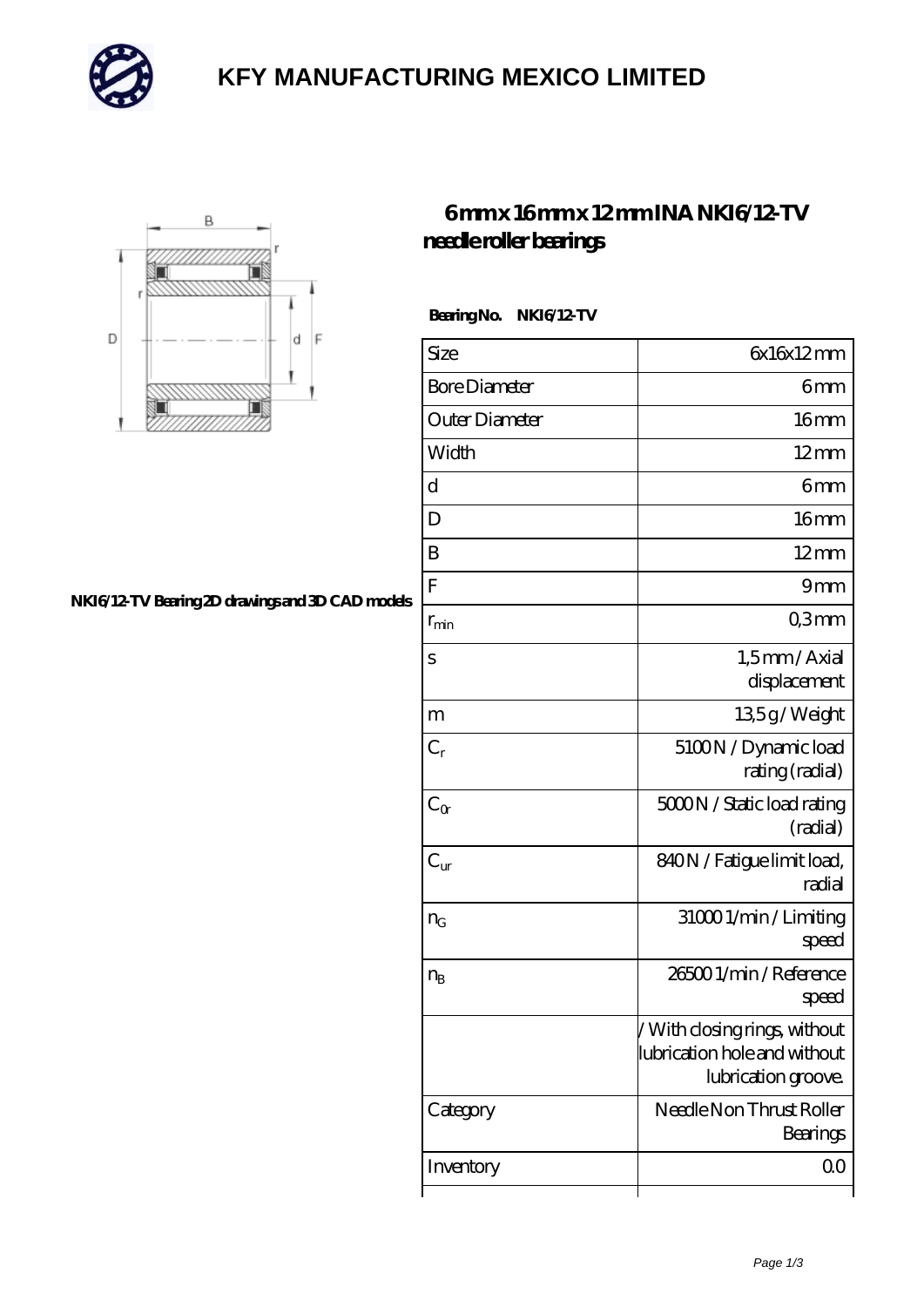

# **[KFY MANUFACTURING MEXICO LIMITED](https://mailemotion.tv)**

| Manufacturer Name         | <b>SCHAEFFLER GROUP</b>                                                                                                                                                                                                         |
|---------------------------|---------------------------------------------------------------------------------------------------------------------------------------------------------------------------------------------------------------------------------|
| Minimum Buy Quantity      | N/A                                                                                                                                                                                                                             |
| Weight /Kilogram          | Q019                                                                                                                                                                                                                            |
| Product Group             | <b>BO4144</b>                                                                                                                                                                                                                   |
| Rolling Element           | Needle Roller Bearing                                                                                                                                                                                                           |
| Component                 | Complete with Outer and<br>Inner Ring                                                                                                                                                                                           |
| Enclosure                 | Open                                                                                                                                                                                                                            |
| Self Aligning             | No                                                                                                                                                                                                                              |
| Retainer                  | Yes                                                                                                                                                                                                                             |
| Number of Rows of Rollers | Single Row                                                                                                                                                                                                                      |
| Separable                 | Inner Ring - Both Sides                                                                                                                                                                                                         |
| Closed End                | No                                                                                                                                                                                                                              |
| Inch - Metric             | Metric                                                                                                                                                                                                                          |
| Relubricatable            | No                                                                                                                                                                                                                              |
| Thrust Bearing            | No                                                                                                                                                                                                                              |
| Long Description          | 6MM Bore; 16MM Outside<br>Diameter; 12MM Width;<br>Needle Roller Bearing<br>Complete with Outer and<br>Inner Ring, Open<br>Enclosure; No Self Aligning;<br>Retainer; Single Row of<br>Rollers; Inner Ring - Both<br>Sides Separ |
| <b>Other Features</b>     | Plain Inner Ring   2 Rib<br>Outer Ring   Radial<br>Precision Bearing   Plastic<br>Cage   Light Duty   Ground<br>Raceway with Rib                                                                                                |
| Category                  | Needle Non Thrust Roller<br>Bearing                                                                                                                                                                                             |
| <b>UNSPSC</b>             | 31171512                                                                                                                                                                                                                        |
| Harmonized Tariff Code    | 8482.400000                                                                                                                                                                                                                     |
| Noun                      | Bearing                                                                                                                                                                                                                         |
| Keyword String            | Needle                                                                                                                                                                                                                          |
|                           |                                                                                                                                                                                                                                 |